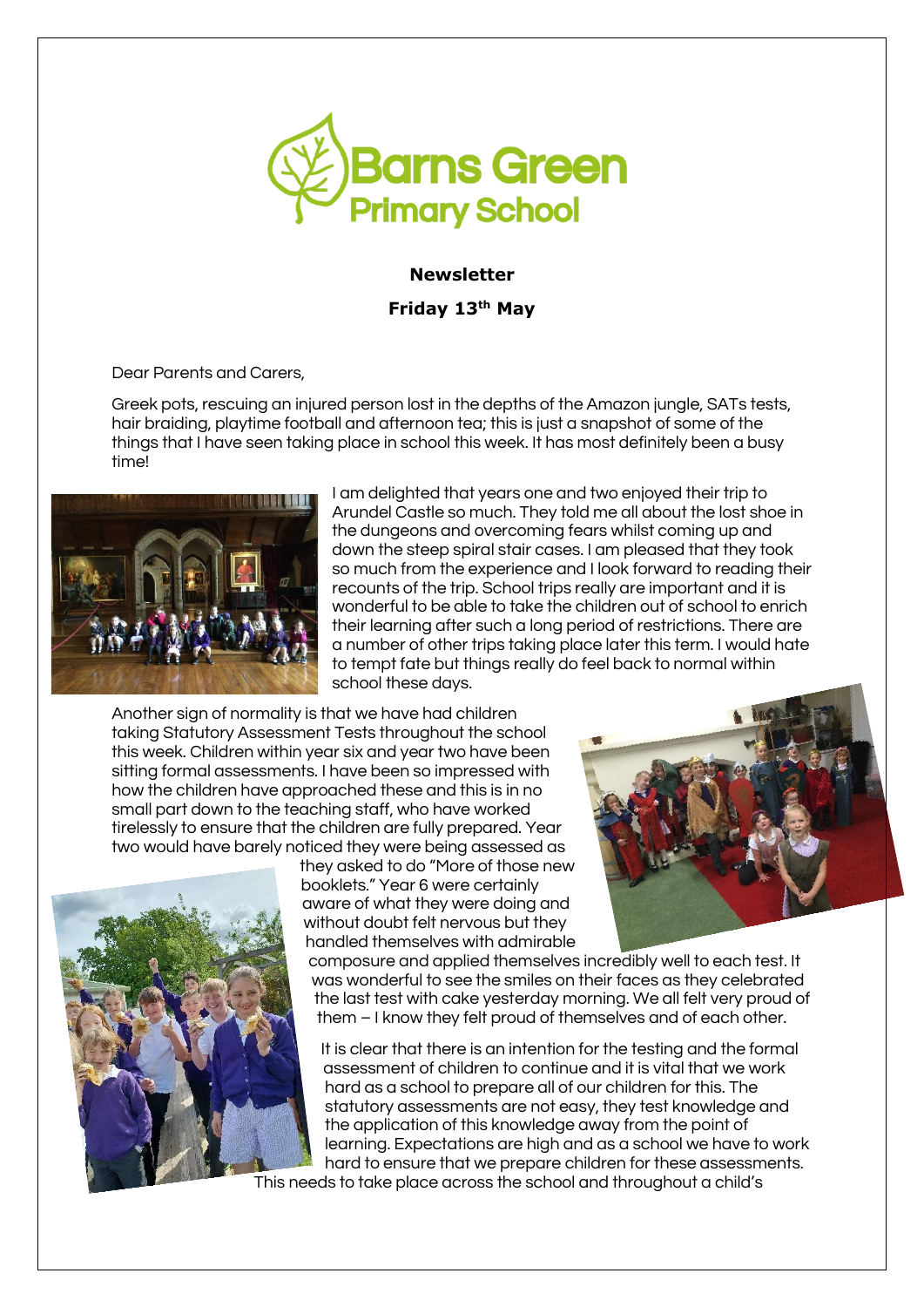educational journey. Each and every year is an important part of this jigsaw and it is always most successful when we have active involvement and partnership with parents.

In the next few weeks year four will be taking the timetables assessment and year one will be assessed on their phonics knowledge with the phonics screening. I know that they will also be working hard to prepare for these.

It has been a busy week for the PTA with a successful afternoon tea held in the community room yesterday. It was lovely to welcome parents into school and it was especially good to see parents from our new September intake. We hope to hold these events more regularly so please do come along if you get a chance. We have a very friendly and welcoming set of parents. Many thanks to Gemma Lovegrove who came to assembly on Tuesday to talk to the children about the Balloon Bonanza – this sounds like lots of fun and we will be following the balloons closely within school.

Finally, yesterday a group of year 3 and 4 children had the opportunity to take part in a Tri Golf tournament at The Weald School. It sounded like lots of fun and once again our children received a medal by coming third. "This is my first ever medal!" one child reported with a huge smile on his face.

Mrs Tracey Newbold





# School Uniform

Please can you make sure that your child is smartly dress for school. Children should not be wearing nail varnish. Socks should be black, grey or white, and tights purple or grey. Hair needs to be tied back for PE lessons. The school jumper or cardigan needs to be worn for PE, if your child doesn't have a PE sweater or hoodie. Staff have expressed that standards are slightly dropping.

## PTA Virtual Balloon Bonanza

We hope the children were excited to tell you about the Balloon Bonanza assembly that took place this week. Information about our exciting new fundraising event, organised by the PTA is attached.

## Lost property

This will be in the foyer every day before and after school next week. Any items not claimed by Friday will be given to charity or the PTA second-hand uniform stock.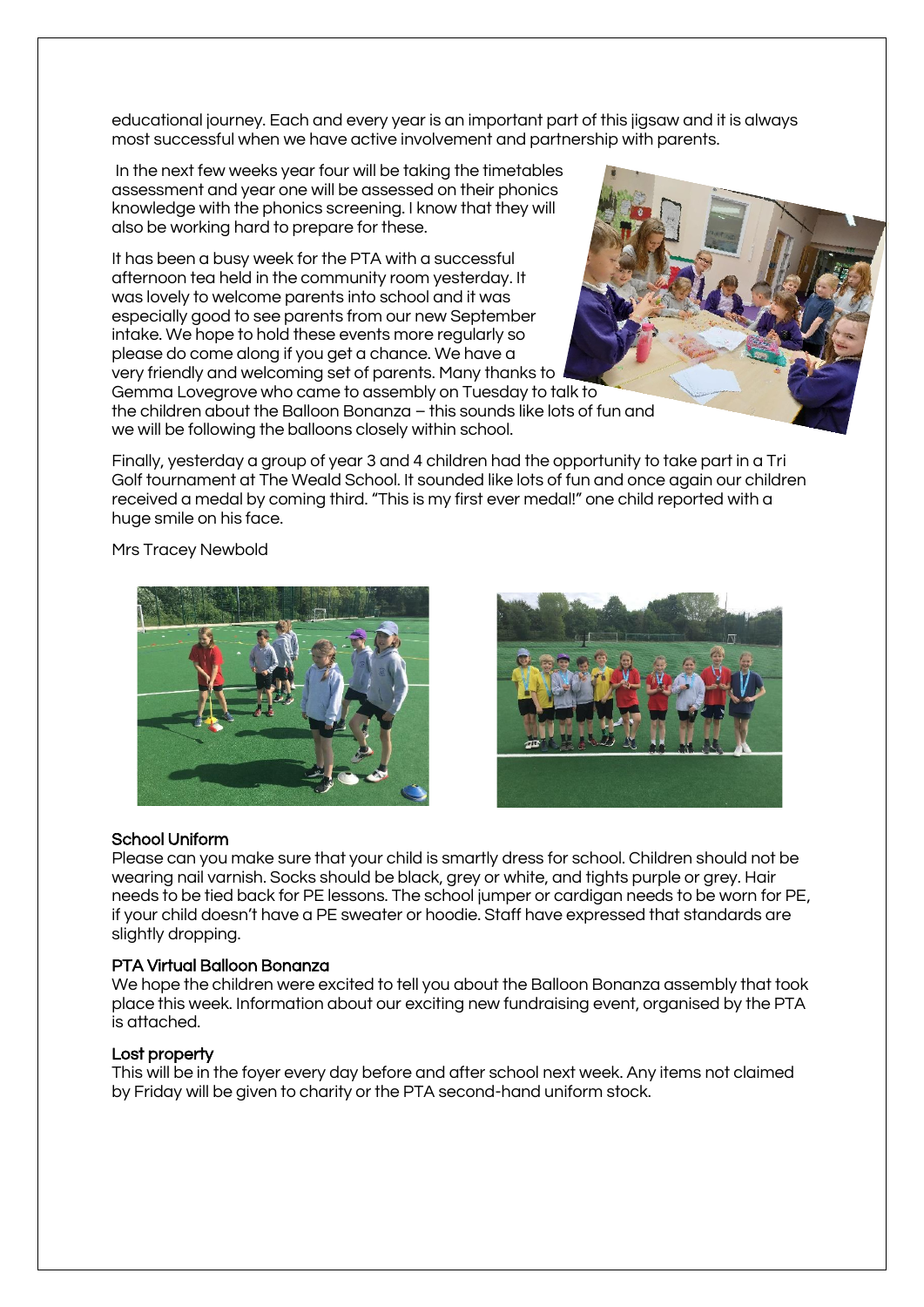### Reminder - PGL payments

The balance of the payments for the residential trip are due in by the end of May. Please speak to the office in confidence if you are unable to pay the balance of the trip by this deadline. We are looking forward to seeing you at the Residential meeting after school on Wednesday 18th May. The children are welcome to accompany you. Whilst timings are approximate I am hopeful that it will last no longer than 45 minutes. Mrs Coxon has offered to be available to look after younger siblings in the library.

#### Diary dates - 2022

#### **May**

Monday  $16<sup>th</sup>$  – Transition visit to The Weald for Yr 6 children who will be attending

KS1 Assessments begin

Messy Church in community room

Wednesday  $18<sup>th</sup>$  – PGL information meeting for Yr 5+6 parents 3.30pm

Tuesday  $24<sup>th</sup>$  May – PTA meeting

Friday  $27<sup>th</sup>$  – School Jubilee Celebrations

Break up for half-term at 3.20pm

## June

- Thursday  $2^{nd}$  PTA balloon race starts (in half-term)
- Monday 6<sup>th</sup> Children back in school

Messy Church in community room

- Thursday  $9<sup>th</sup>$  History learning days KS2
- Friday 10<sup>th</sup> History learning days KS2
- Sunday  $12<sup>th</sup> Yr 5 + 6$  PGL residential trip

Wednesday  $15<sup>th</sup> - Yr 5 + 6$  back from PGL residential trip

Friday 17<sup>th</sup> – Mufti day – please bring in sweets for Summer Fete

- Thursday 23rd Sports Day time to be confirmed next week
- Thursday  $30<sup>th</sup>$  Mufti day please bring in bottles for Summer Fete

## July

Friday 1st – INSET day

Monday 4th – Messy Church in community room

Wednesday 6<sup>th</sup> – EOY reports sent out/children new class transition am session/Parents + Carers informed of September class teachers for their child

Friday 8th – Mini Summer Fete 3.30pm

Tuesday  $12<sup>th</sup>$  – Children new class transition pm session